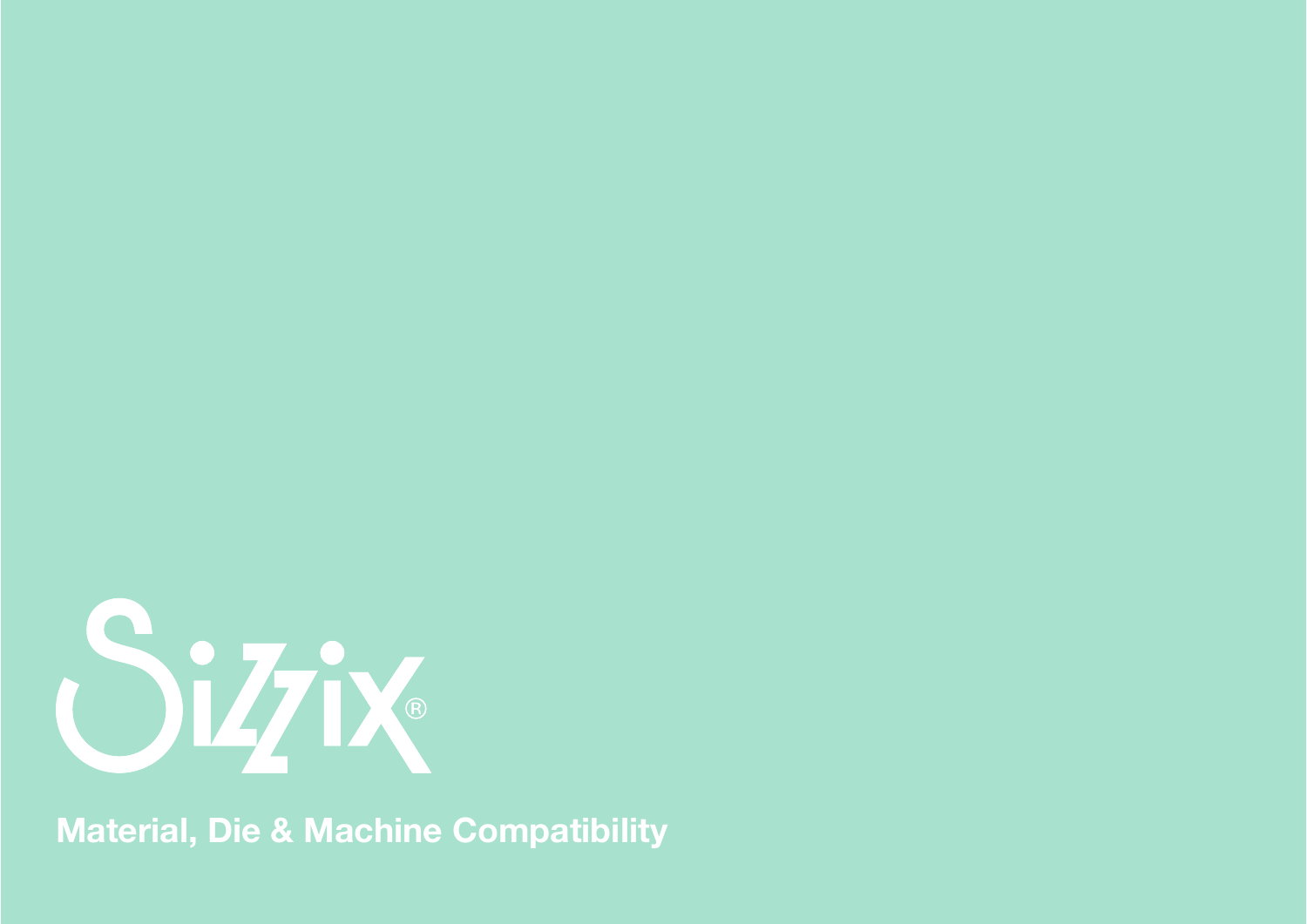#### **Contents:**

| Steel Rule Dies/Bigz <sup>™</sup>                      |   |
|--------------------------------------------------------|---|
| Bigz <sup>™</sup> Scoreboard                           | 5 |
| Bigz <sup>™</sup> With Crease Rule                     | 6 |
| Wafer Thin Metal Dies/ Thinlits® & Framelits®          | 7 |
| 2D Textured Impressions <sup>™</sup> Embossing Folders | 9 |
|                                                        |   |

3D Textured Impressions Embossing Folders/ Multi-Level Embossing Folders 10



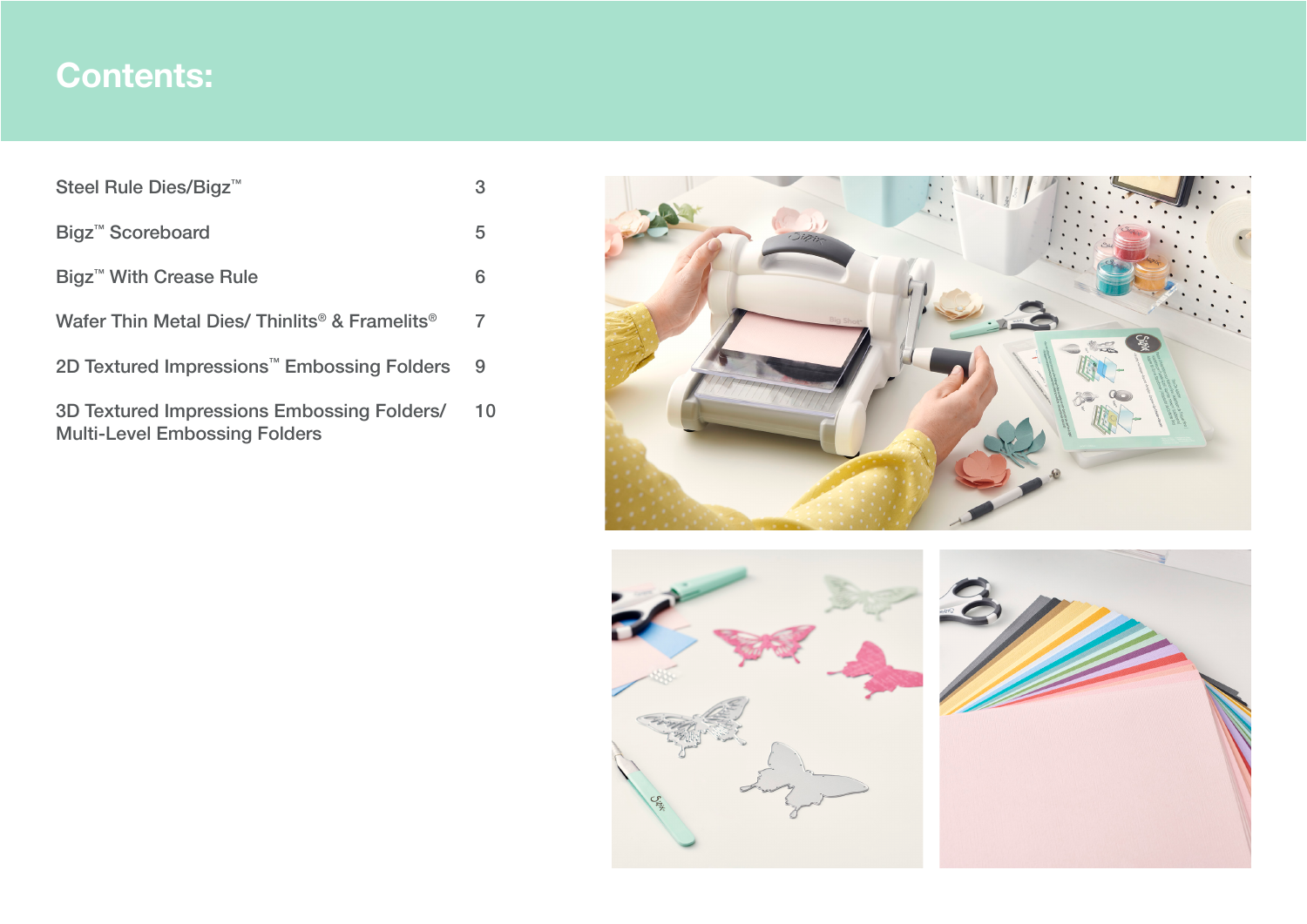# **Steel Rule Dies/Bigz™**

|                                                                | <b>Big Shot™</b><br><b>Switch Plus</b> | <b>Big Shot®</b>          | <b>Big Shot™</b><br><b>Express</b> | <b>Big Shot®</b><br><b>Plus</b> | <b>Big Shot®</b><br>Pro | <b>Big Shot®</b><br>Foldaway | <b>Texture</b><br><b>Boutique™</b> | Vagabond             | <b>Sidekick®</b> |
|----------------------------------------------------------------|----------------------------------------|---------------------------|------------------------------------|---------------------------------|-------------------------|------------------------------|------------------------------------|----------------------|------------------|
|                                                                |                                        |                           |                                    |                                 |                         |                              |                                    |                      |                  |
| <b>Standard Cardstock</b><br>(58lb/216gsm)<br>(Sizzix Product) |                                        | $\boldsymbol{\checkmark}$ |                                    | $\boldsymbol{\mathscr{I}}$      |                         | $\boldsymbol{\mathscr{I}}$   |                                    |                      |                  |
| Fabric (up to 8 layers of<br>standard fabric)                  | $\blacktriangledown$                   | $\blacktriangleright$     | $\blacktriangledown$               | $\overline{\mathscr{L}}$        | $\blacktriangledown$    | $\blacktriangledown$         |                                    | $\checkmark$         |                  |
| Leather                                                        | $\checkmark$                           | $\checkmark$              | $\checkmark$                       | $\checkmark$                    | $\checkmark$            | $\checkmark$                 |                                    | $\checkmark$         |                  |
| Aluminum<br>(up to 0.4mm/0.015")                               | $\checkmark$                           | $\blacktriangledown$      | $\checkmark$                       | $\overline{\mathscr{L}}$        | $\blacktriangledown$    | $\blacktriangledown$         |                                    | $\checkmark$         |                  |
| <b>Texture Roll</b><br>(185lb/300gsm)<br>(Sizzix Product)      | $\blacktriangledown$                   | $\blacktriangledown$      | $\blacktriangledown$               | $\checkmark$                    | $\blacktriangledown$    | $\overline{\mathscr{L}}$     |                                    | $\blacktriangledown$ |                  |
| Felt 1.6mm/0.06")                                              | $\checkmark$                           | $\checkmark$              | $\checkmark$                       | $\checkmark$                    | $\checkmark$            | $\checkmark$                 |                                    | $\checkmark$         |                  |
| <b>Mat Board</b><br>(1.1938mm/0.047")<br>(Sizzix Product)      | $\checkmark$                           | $\blacktriangledown$      | $\blacktriangleright$              | $\blacktriangledown$            | $\blacktriangleright$   | $\blacktriangledown$         |                                    | $\checkmark$         |                  |
| <b>Shrink Plastic</b><br>(Sizzix Product)                      | $\blacktriangledown$                   | $\blacktriangleright$     | $\blacktriangledown$               | $\blacktriangledown$            | $\blacktriangledown$    | $\blacktriangledown$         |                                    | $\checkmark$         |                  |
| Copper<br>$(0.2$ mm/0.007" max)                                | $\checkmark$                           | $\blacktriangledown$      | $\checkmark$                       | $\blacktriangledown$            | $\checkmark$            | $\checkmark$                 |                                    | $\checkmark$         |                  |
| Brass (0.2mm /0.007" max)                                      | $\checkmark$                           | $\blacktriangledown$      | $\blacktriangleright$              | $\blacktriangledown$            |                         | $\blacktriangledown$         |                                    | $\blacktriangledown$ |                  |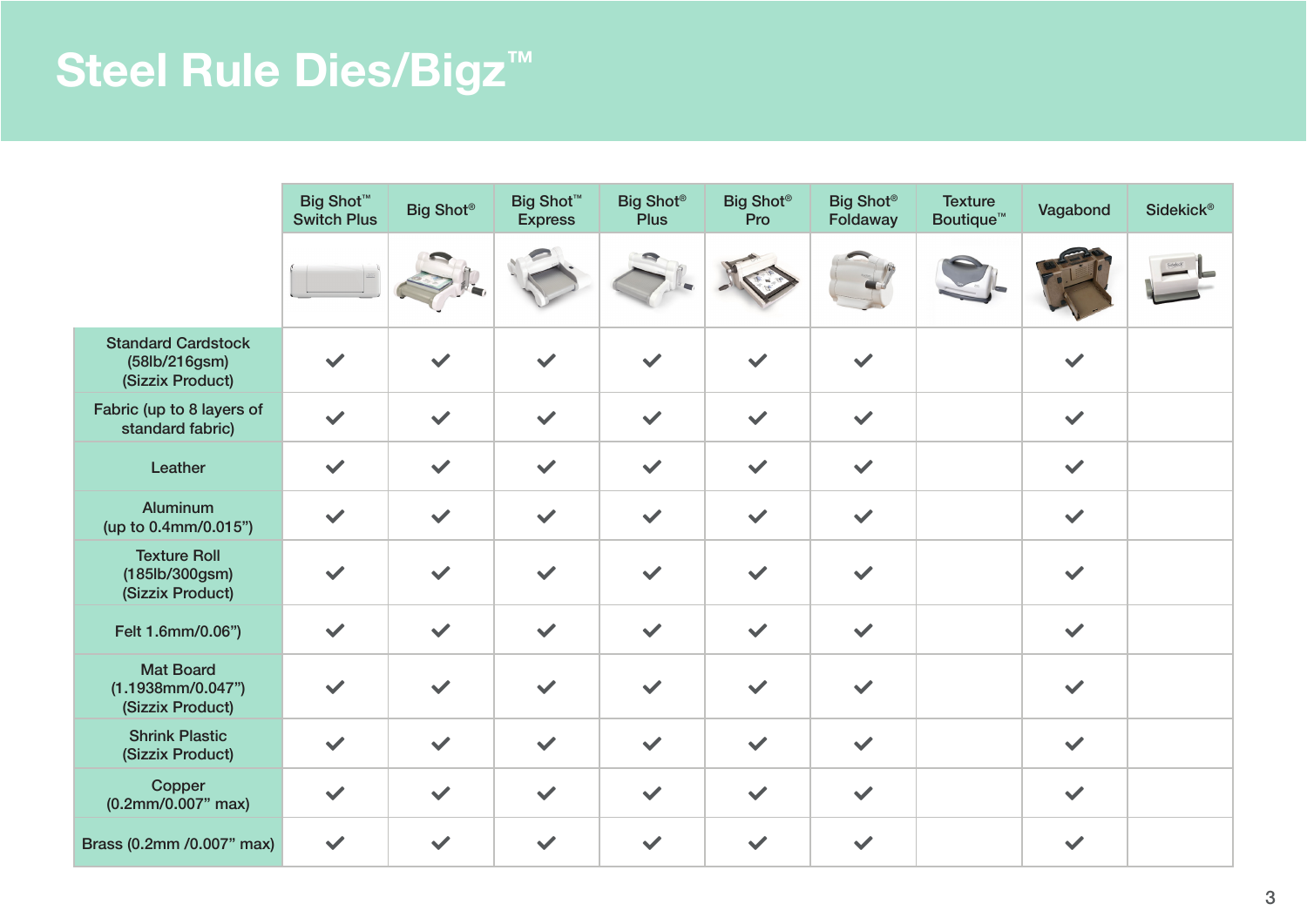| <b>Chipboard/Mixed Media</b><br>Board (399lb/1079gsm)<br>(Sizzix Product) | $\checkmark$         | $\blacktriangledown$     | $\checkmark$         | $\blacktriangledown$  | $\blacktriangledown$  | $\blacktriangledown$  | $\checkmark$         |
|---------------------------------------------------------------------------|----------------------|--------------------------|----------------------|-----------------------|-----------------------|-----------------------|----------------------|
| <b>Flexible Magnet Sheet</b>                                              | $\blacktriangledown$ | $\checkmark$             | $\checkmark$         | $\blacktriangledown$  | $\blacktriangledown$  | $\checkmark$          | $\checkmark$         |
| <b>Sculpting Foam</b><br>$(0.8$ mm/0.03")<br>(Sizzix Product)             | $\blacktriangledown$ | $\checkmark$             | $\blacktriangledown$ | $\blacktriangleright$ | J                     | $\blacktriangleright$ |                      |
| <b>Cork</b>                                                               | $\blacktriangledown$ | $\blacktriangledown$     | $\checkmark$         | $\blacktriangledown$  | $\blacktriangleright$ | $\blacktriangledown$  | $\checkmark$         |
| Pop Up Sponge                                                             |                      | $\checkmark$             | $\checkmark$         | $\blacktriangledown$  | $\blacktriangledown$  | $\checkmark$          | $\checkmark$         |
| Vinyl                                                                     | $\blacktriangledown$ | $\overline{\mathscr{L}}$ | $\blacktriangledown$ | $\blacktriangledown$  | $\checkmark$          | $\blacktriangledown$  | $\blacktriangledown$ |
| <b>Wood Veneer</b><br>$(0.6$ mm/0.023")                                   |                      | $\checkmark$             | $\checkmark$         | $\blacktriangledown$  |                       | $\checkmark$          | $\checkmark$         |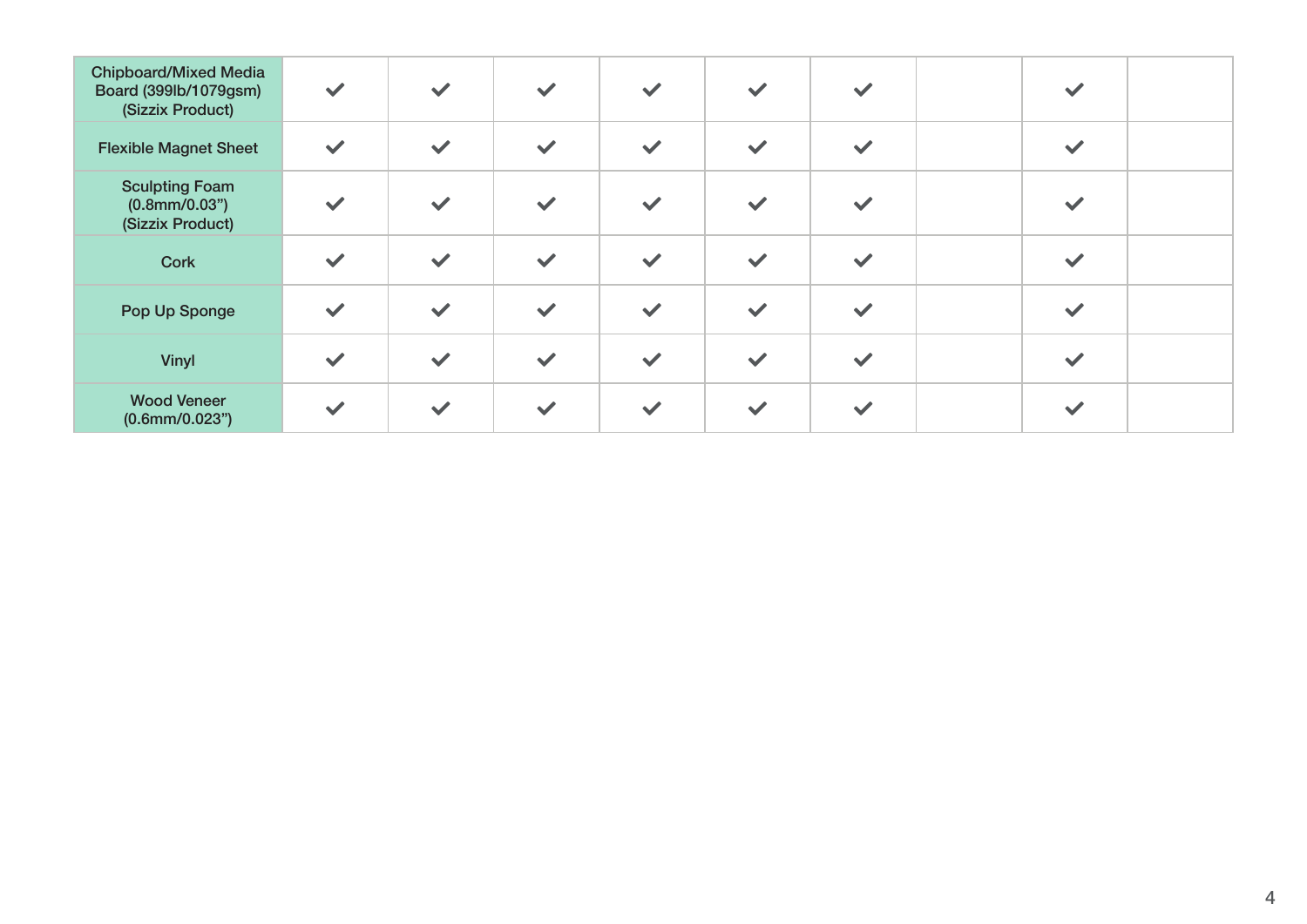# **Bigz™ Scoreboard**

|                                                                         | <b>Big Shot™</b><br><b>Switch Plus</b> | <b>Big Shot®</b>                              | <b>Big Shot™</b><br><b>Express</b>            | Big Shot <sup>®</sup><br><b>Plus</b>          | Big Shot <sup>®</sup><br><b>Pro</b>           | <b>Big Shot®</b><br>Foldaway                  | <b>Texture</b><br><b>Boutique™</b> | Vagabond                                      | <b>Sidekick®</b> |
|-------------------------------------------------------------------------|----------------------------------------|-----------------------------------------------|-----------------------------------------------|-----------------------------------------------|-----------------------------------------------|-----------------------------------------------|------------------------------------|-----------------------------------------------|------------------|
|                                                                         |                                        |                                               |                                               |                                               |                                               |                                               |                                    |                                               |                  |
| <b>Standard Cardstock</b><br>(58lb/216gsm)<br>(Sizzix Product)          | Always Requires a<br>Switch Crease Pad | Can sometimes require<br>a Premium Crease Pad | Can sometimes require<br>a Premium Crease Pad | Can sometimes require<br>a Premium Crease Pad | Can sometimes require<br>a Premium Crease Pad | Can sometimes require<br>a Premium Crease Pad |                                    | Can sometimes require<br>a Premium Crease Pad |                  |
| <b>Mat Board (1.1938)</b><br>mm/0.047"<br>(Sizzix Product)              | Always Requires a<br>Switch Crease Pad | Can sometimes require<br>a Premium Crease Pad | Can sometimes require<br>a Premium Crease Pad | Can sometimes require<br>a Premium Crease Pad | Can sometimes require<br>a Premium Crease Pad | Can sometimes require<br>a Premium Crease Pad |                                    | Can sometimes require<br>a Premium Crease Pad |                  |
| <b>Chipboard/Mixed Media</b><br>Board 399lb/1079gsm<br>(Sizzix Product) | Always Requires a<br>Switch Crease Pad | Can sometimes require<br>a Premium Crease Pad | Can sometimes require<br>a Premium Crease Pad | Can sometimes require<br>a Premium Crease Pad | Can sometimes require<br>a Premium Crease Pad | Can sometimes require<br>a Premium Crease Pad |                                    | Can sometimes require<br>a Premium Crease Pad |                  |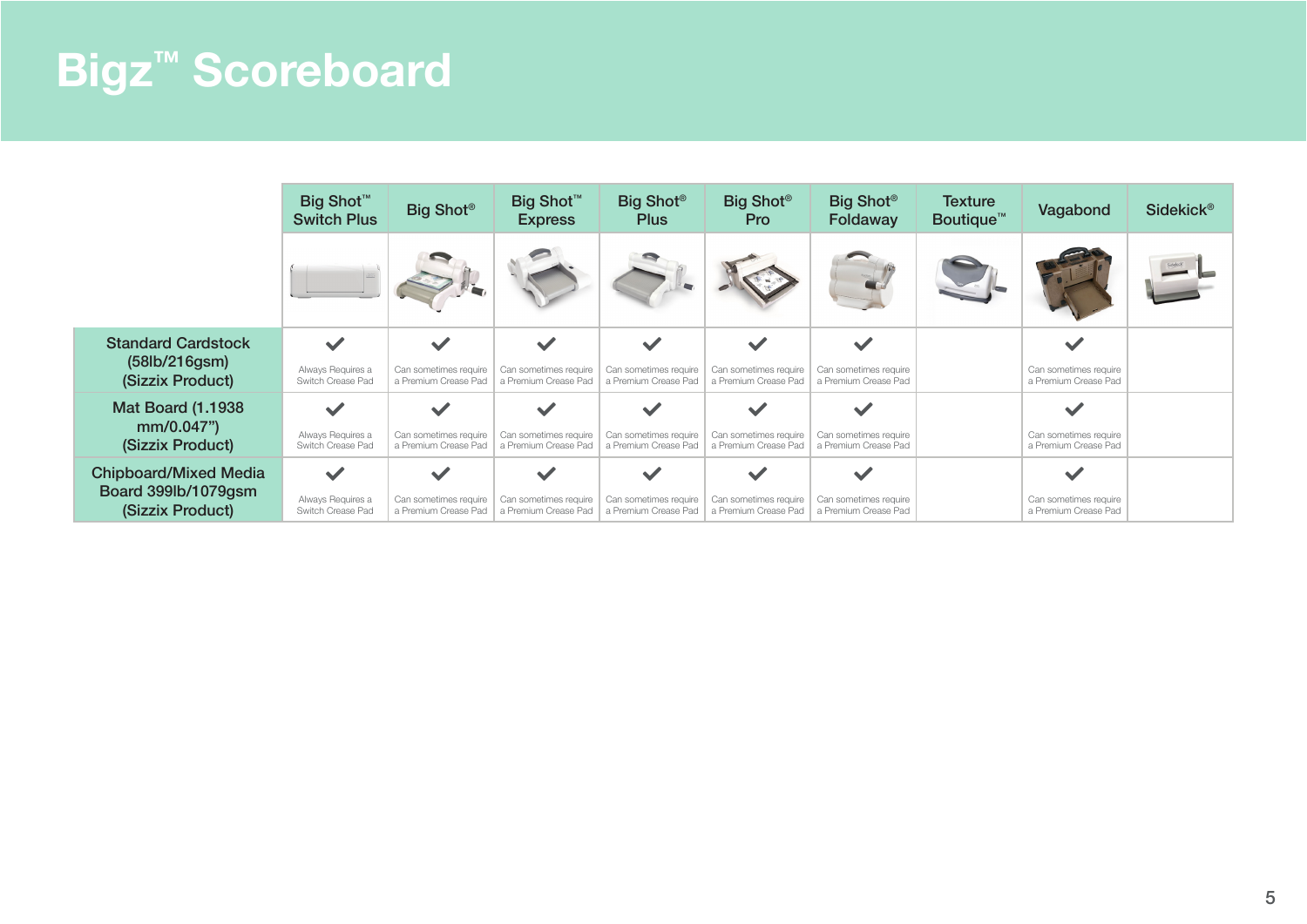## **Bigz™ With Crease Rule**

|                                                                         | <b>Big Shot™</b><br><b>Switch Plus</b> | <b>Big Shot®</b>                              | <b>Big Shot™</b><br><b>Express</b>            | Big Shot <sup>®</sup><br><b>Plus</b>          | Big Shot <sup>®</sup><br><b>Pro</b>           | <b>Big Shot®</b><br>Foldaway                  | <b>Texture</b><br><b>Boutique™</b> | Vagabond                                      | <b>Sidekick®</b> |
|-------------------------------------------------------------------------|----------------------------------------|-----------------------------------------------|-----------------------------------------------|-----------------------------------------------|-----------------------------------------------|-----------------------------------------------|------------------------------------|-----------------------------------------------|------------------|
|                                                                         |                                        |                                               |                                               |                                               |                                               |                                               |                                    |                                               |                  |
| <b>Standard Cardstock</b><br>(58lb/216gsm)<br>(Sizzix Product)          | Always Requires a<br>Switch Crease Pad | Can sometimes require<br>a Premium Crease Pad | Can sometimes require<br>a Premium Crease Pad | Can sometimes require<br>a Premium Crease Pad | Can sometimes require<br>a Premium Crease Pad | Can sometimes require<br>a Premium Crease Pad |                                    | Can sometimes require<br>a Premium Crease Pad |                  |
| <b>Mat Board (1.1938)</b><br>mm/0.047"<br>(Sizzix Product)              | Always Requires a<br>Switch Crease Pad | Can sometimes require<br>a Premium Crease Pad | Can sometimes require<br>a Premium Crease Pad | Can sometimes require<br>a Premium Crease Pad | Can sometimes require<br>a Premium Crease Pad | Can sometimes require<br>a Premium Crease Pad |                                    | Can sometimes require<br>a Premium Crease Pad |                  |
| <b>Chipboard/Mixed Media</b><br>Board 399lb/1079gsm<br>(Sizzix Product) | Always Requires a<br>Switch Crease Pad | Can sometimes require<br>a Premium Crease Pad | Can sometimes require<br>a Premium Crease Pad | Can sometimes require<br>a Premium Crease Pad | Can sometimes require<br>a Premium Crease Pad | Can sometimes require<br>a Premium Crease Pad |                                    | Can sometimes require<br>a Premium Crease Pad |                  |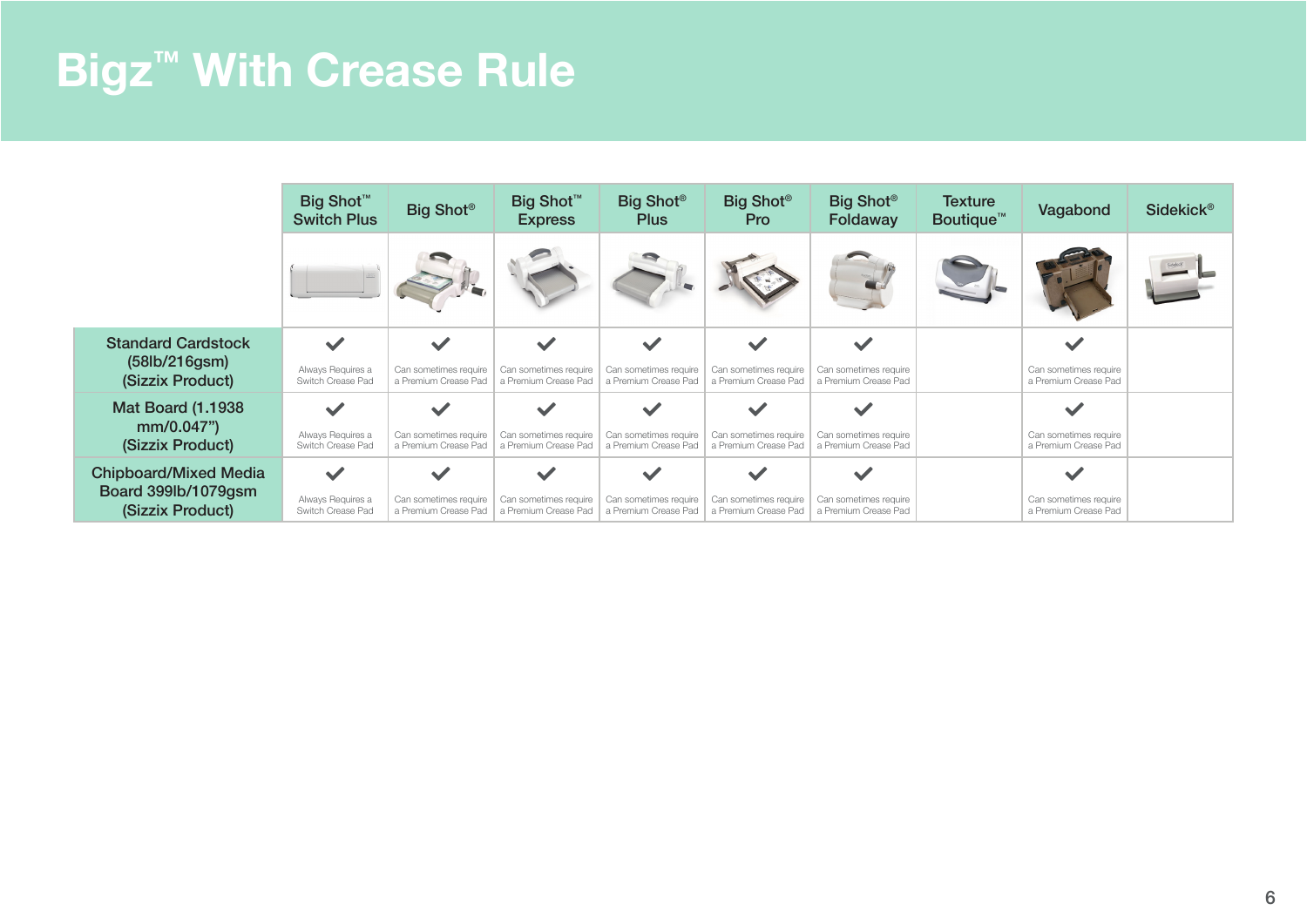## **Wafer Thin Metal Dies / Thinlits® & Framelits®**

|                                                                | <b>Big Shot™</b><br><b>Switch Plus</b> | <b>Big Shot®</b> | <b>Big Shot™</b><br><b>Express</b> | <b>Big Shot®</b><br><b>Plus</b> | <b>Big Shot®</b><br>Pro                                                                                                            | <b>Big Shot®</b><br>Foldaway | <b>Texture</b><br><b>Boutique™</b> | Vagabond | <b>Sidekick®</b> |
|----------------------------------------------------------------|----------------------------------------|------------------|------------------------------------|---------------------------------|------------------------------------------------------------------------------------------------------------------------------------|------------------------------|------------------------------------|----------|------------------|
|                                                                |                                        |                  |                                    |                                 |                                                                                                                                    |                              |                                    |          |                  |
| <b>Standard Cardstock</b><br>(58lb/216gsm)<br>(Sizzix Product) |                                        |                  |                                    |                                 | Can require Big Shot Pro -<br>Solo Platform, Shim, Thin<br>Die Adaptor and additional<br>Cutting Pad                               |                              |                                    |          |                  |
| Fabric<br>(1 Layer)                                            |                                        |                  |                                    |                                 | $\boldsymbol{\mathscr{L}}$<br>Can require Big Shot Pro -<br>Solo Platform, Shim, Thin<br>Die Adaptor and additional<br>Cutting Pad |                              |                                    |          |                  |
| <b>Texture Roll</b><br>(185lb/300gsm)<br>(Sizzix Product)      |                                        |                  |                                    |                                 | Can require Big Shot Pro -<br>Solo Platform, Shim, Thin<br>Die Adaptor and additional<br>Cutting Pad                               |                              |                                    |          |                  |
| Felt<br>(must be wool based felt)                              |                                        |                  |                                    | $\blacktriangleright$           | Can require Big Shot Pro -<br>Solo Platform, Shim, Thin<br>Die Adaptor and additional<br>Cutting Pad                               | $\blacktriangleright$        |                                    |          |                  |
| <b>Sculpting Foam</b><br>$(0.8$ mm/0.031")<br>(Sizzix Product) |                                        |                  |                                    |                                 | Can require Big Shot Pro -<br>Solo Platform, Shim, Thin<br>Die Adaptor and additional<br>Cutting Pad                               |                              |                                    |          |                  |
| <b>Masking Film</b>                                            |                                        |                  |                                    |                                 | Can require Big Shot Pro -<br>Solo Platform, Shim, Thin<br>Die Adaptor and additional<br>Cutting Pad                               |                              |                                    |          |                  |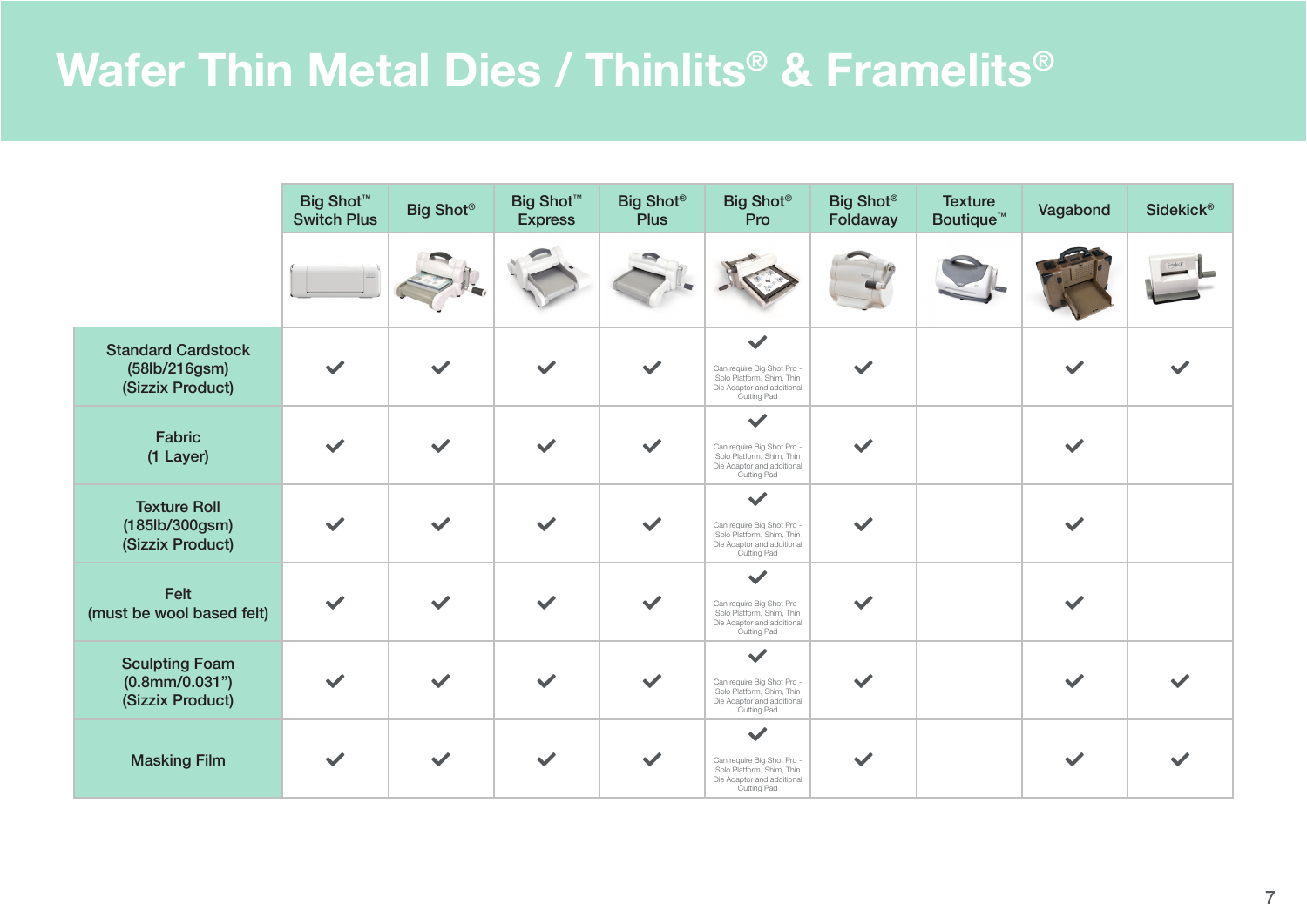| <b>Vinyl</b> |  | ື | Can require Big Shot Pro -<br>Solo Platform, Shim, Thin<br>Die Adaptor and additional<br>Cutting Pad | $\overline{\phantom{a}}$ |  |  |
|--------------|--|---|------------------------------------------------------------------------------------------------------|--------------------------|--|--|
| Vellum       |  |   | Can require Big Shot Pro -<br>Solo Platform, Shim, Thin<br>Die Adaptor and additional<br>Cutting Pad | <b>SALE</b>              |  |  |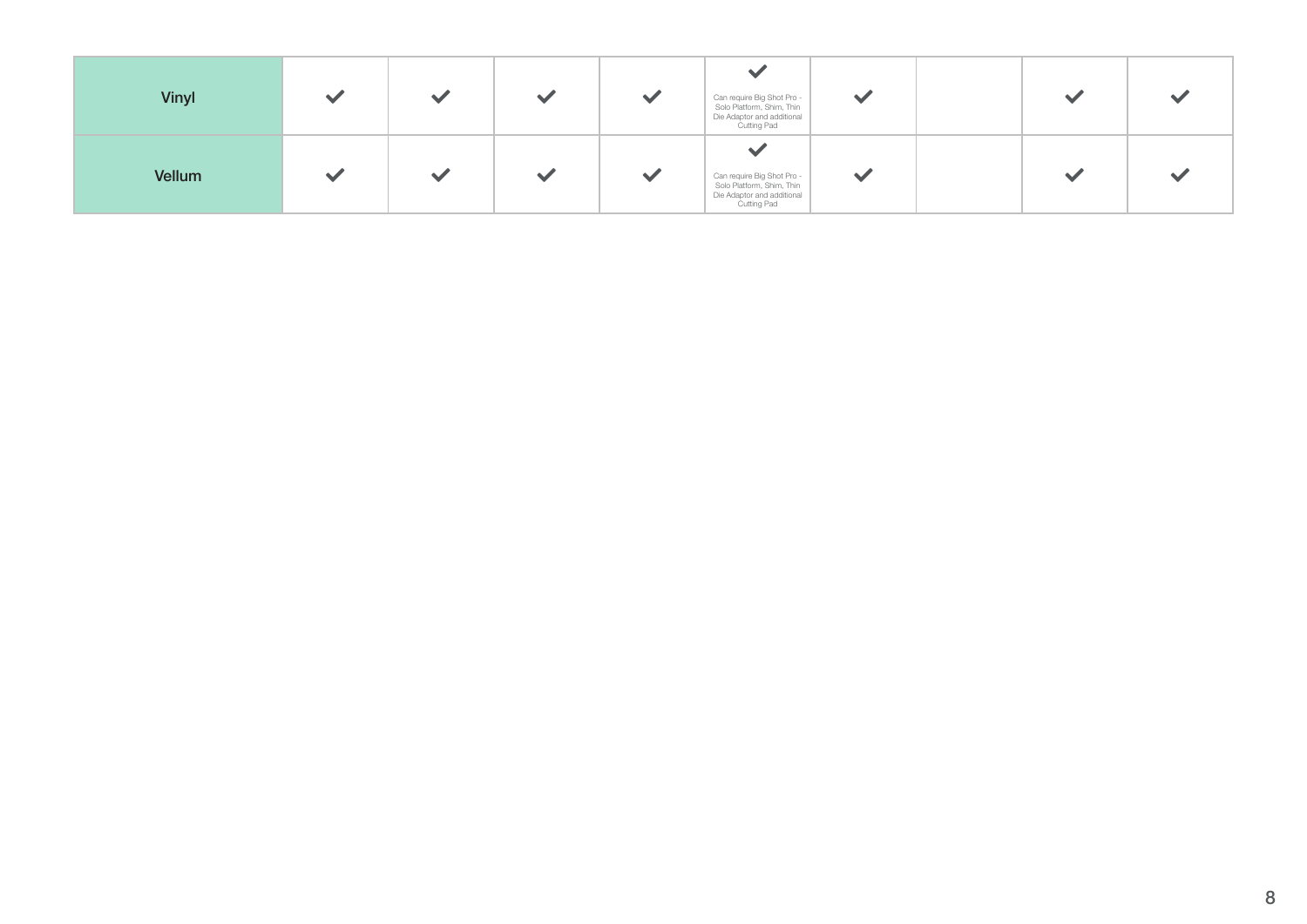## **2D Textured Impressions™ Embossing Folders**

|                                                                | <b>Big Shot™</b><br><b>Switch Plus</b> | <b>Big Shot®</b>      | <b>Big Shot™</b><br><b>Express</b> | Big Shot <sup>®</sup><br><b>Plus</b> | <b>Big Shot®</b><br><b>Pro</b> | <b>Big Shot®</b><br>Foldaway | <b>Texture</b><br><b>Boutique™</b> | Vagabond     | <b>Sidekick®</b>                                                                       |
|----------------------------------------------------------------|----------------------------------------|-----------------------|------------------------------------|--------------------------------------|--------------------------------|------------------------------|------------------------------------|--------------|----------------------------------------------------------------------------------------|
|                                                                |                                        |                       |                                    |                                      |                                |                              |                                    |              |                                                                                        |
| <b>Standard Cardstock</b><br>(58lb/216gsm)<br>(Sizzix Product) | $\blacktriangledown$                   | $\blacktriangleright$ | $\blacktriangledown$               | $\blacktriangledown$                 | $\blacktriangledown$           |                              |                                    |              | $\overline{\phantom{a}}$<br>Small sizes only:<br>Borders and Folders<br>under $2.5"$ ) |
| Vellum                                                         | $\overline{\phantom{a}}$               |                       |                                    |                                      | $\blacktriangleright$          |                              |                                    |              | $\blacktriangledown$<br>Small sizes only:<br>Borders and Folders<br>under $2.5"$ )     |
| <b>Texture Roll</b><br>(185lb/300gsm)<br>(Sizzix Product)      | $\checkmark$                           |                       | $\blacktriangledown$               | $\overline{\phantom{a}}$             |                                |                              |                                    | $\checkmark$ | $\blacktriangledown$<br>Small sizes only:<br>Borders and Folders<br>under $2.5"$ )     |
| <b>Aluminium Metal Sheets</b><br>(Sizzix Product)              | $\checkmark$                           |                       | $\checkmark$                       | $\checkmark$                         | $\checkmark$                   |                              |                                    | $\checkmark$ | $\checkmark$<br>Small sizes only:<br>Borders and Folders<br>under $2.5"$               |